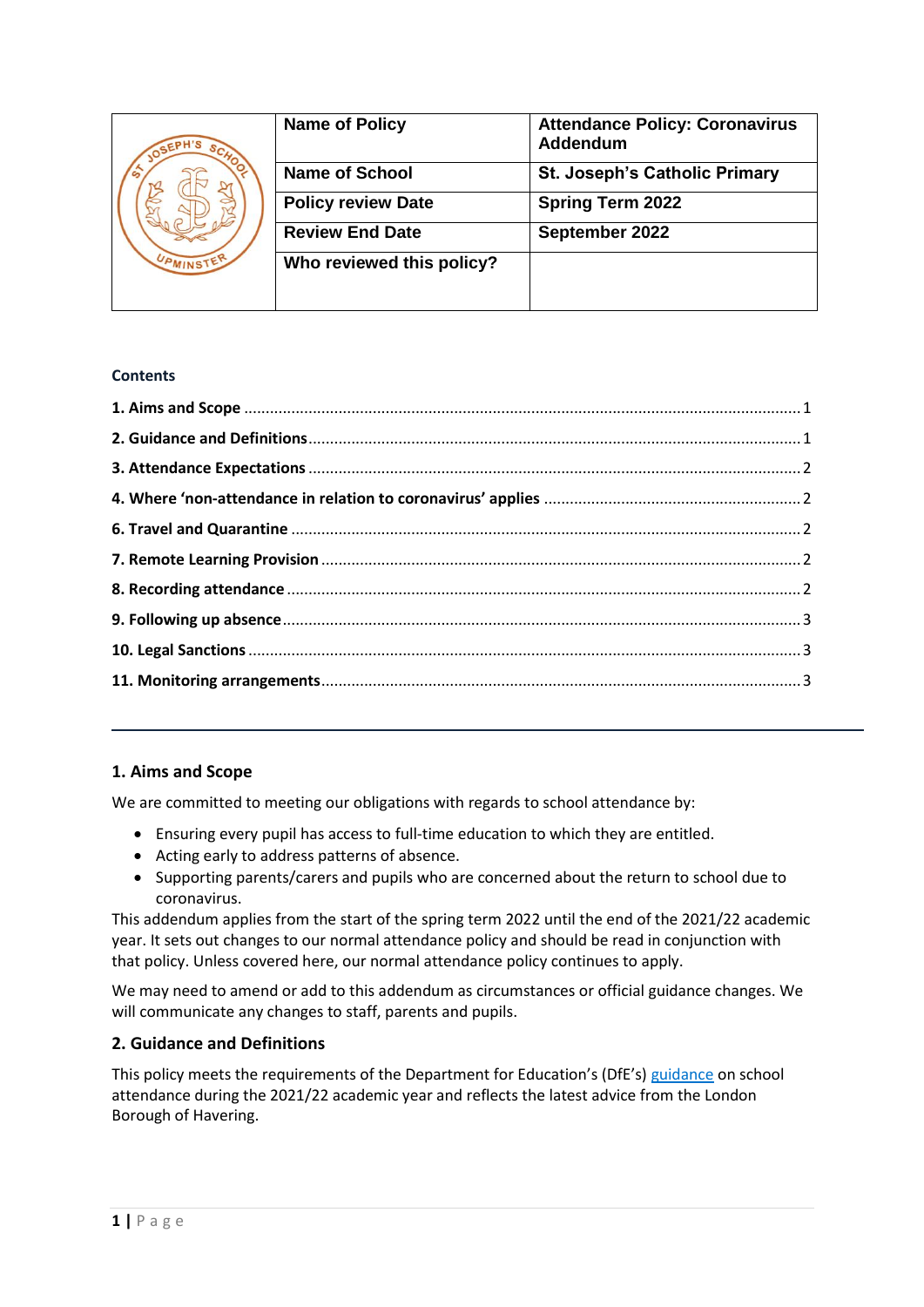# <span id="page-1-0"></span>**3. Attendance Expectations**

It is mandatory for all pupils of compulsory school age to attend school unless:

- $\sum$  They have been granted an authorised absence by the school in line with section 'Understanding' Types of Absence', Refer to page 3 of our normal attendance policy
- They cannot attend school due to specific circumstances related to coronavirus

### <span id="page-1-1"></span>**4. Where 'non-attendance in relation to coronavirus' applies**

We will only accept 'non-attendance in relation to coronavirus' in circumstances where a pupil's travel to, or attendance at school would be:

- Contrary to guidance relating to the incidence or transmission of COVID from UKHSA and / or the DHSC
- Prohibited by any legislation or statutory directions relating to the incidence of transmission of coronavirus

4.1 Where a child is required to self-isolate or quarantine because of COVID-19 in accordance with relevant legislation or guidance published by UKHSA or the DHSC, they should be recorded as code X (not attending in circumstances related to coronavirus).

4.2 Where they are unable to attend because they have a confirmed case of COVID-19 they should be recorded as code I (illness).

4.3 For pupils abroad who are facing challenges to return, code X is unlikely to apply.

4.4 In some specific cases, code Y (unable to attend due to exceptional circumstances) will apply.

#### <span id="page-1-2"></span>**6. Travel and Quarantine**

All children and staff travelling to England must adhere to current government travel advice during coronavirus (COVID-19). Parents travelling abroad should bear in mind the impact on their child's education which may result from any requirement to quarantine or isolate upon return.

#### <span id="page-1-3"></span>**7. Remote Learning Provision**

If a pupil is not attending school because of circumstances related to coronavirus, but where the pupil is not ill, the school will provide the pupil access to remote education.

- Our approach and expectations regarding remote education are set out in our remote learning contingency plan/policy
- We will keep a record of, and monitor, pupil engagement with remote learning, but we will not track this information in the attendance register

#### <span id="page-1-4"></span>**8. Recording attendance**

We will take our attendance register at the start of the first session of each school day and once during the second session. It will mark whether every pupil is:

> Present

Attending an approved off-site educational activity

> Absent

- Unable to attend due to 'exceptional circumstances' (as defined in section 'Holidays During Term Time', pages 3 and 4 of our normal attendance policy)
- Unable to attend for reasons related to coronavirus